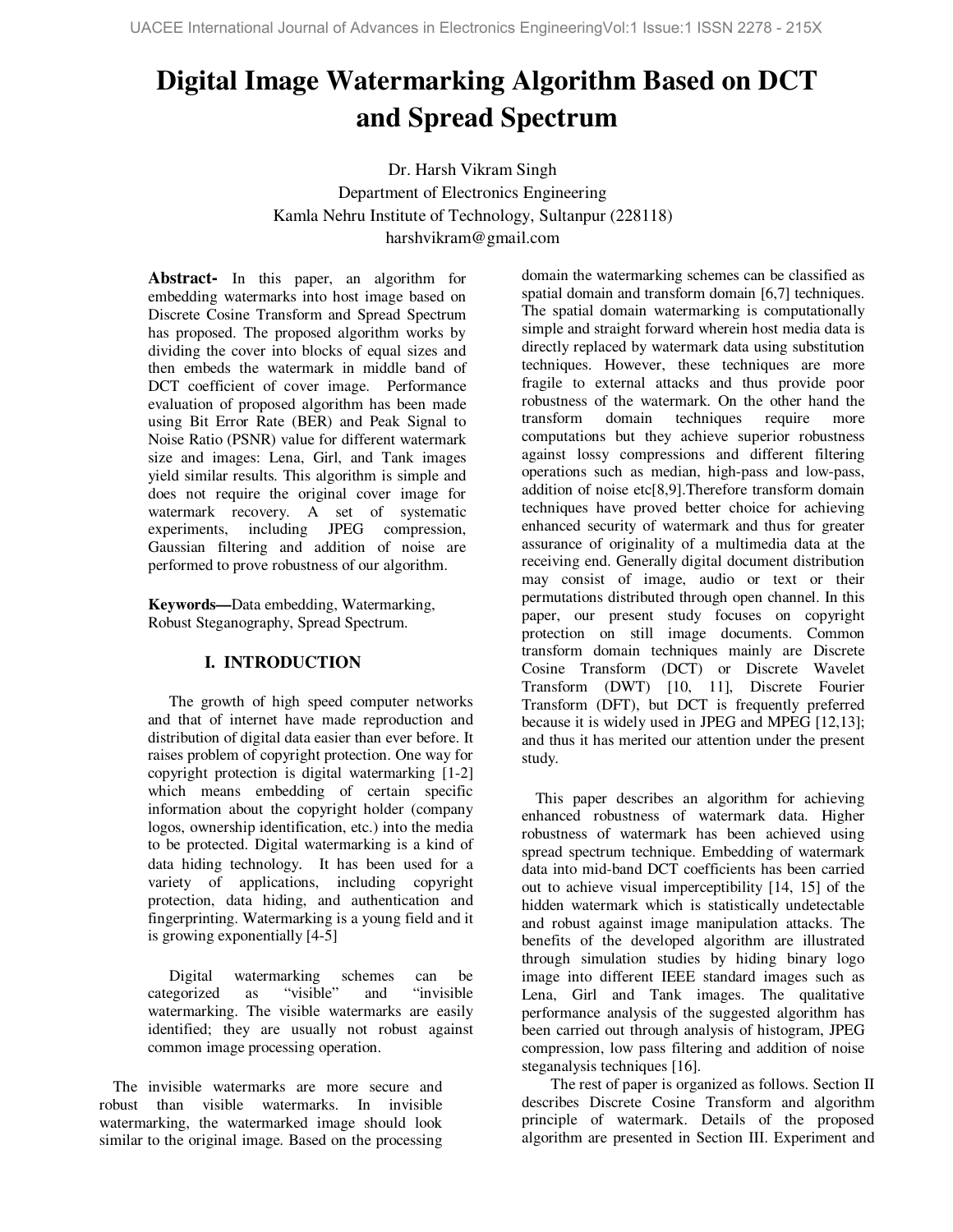results are discussed in Section IV. The performance under various attacks is examined in Section V. Finally, the conclusions have been made in Section VI.

## **II. MODEL OF ALGORITHM**

This section, describes algorithm principle of watermark, Discrete Cosine transform to obtain watermarked image. Watermarked image is combination of cover image and hidden image.DCT is used to convert watermarked object in spatial domain into watermarked image in frequency domain. All the images are assumed to be in standard format.

### A. **Discrete Cosine Transform**

The Discrete Cosine transform has been widely used for source coding in context of JPEG and MPEG and was later also considered for the use of embedding a message inside images and video. It processes some other characteristics and advantages such as vector base good embodiment about image information, small computational complexity, high compression ratio, low error rate, good concealing, and so on, so it is considered the optimal transformation in the digital image processing [18].

Two-dimensional discrete cosine transformation and its inverse transform are defined as [19]:

$$
C(u,v) = \alpha(u) \alpha(v) \sum_{x=0}^{N-1} \sum_{y=0}^{N-1} f(x,y) \cos[\frac{\pi(2x+1)u}{2N}] \cos[\frac{\pi(2y+1)v}{2N}]
$$
  

$$
f(x,y) = \sum_{u=0}^{N-1} \sum_{v=0}^{N-1} \alpha(u) \alpha(v) c(u,v) \cos[\frac{\pi(2x+1)u}{2N}] \cos[\frac{\pi(2y+1)v}{2N}]
$$

where, 
$$
u, v = 0, 1, 2, \ldots, N-1
$$
  
x,y = 0,1,2, \ldots, N-1

α(u) is defined as follows:  $\alpha(u) = \sqrt{\frac{1}{N}}$  $u=0$ ;  $\alpha(u) = \frac{2}{\sqrt{N}}$ N u=1,2……N-1

The major benefits of DCT include its high energy compaction properties and availability of fast algorithms for the computation of transform. The energy compaction property of the DCT results in transform coefficients with only few coefficients having values, thus making it well suited for watermarking. Embedding rules in DCT domain are more robust to JPEG/MPEG.

## **B. Algorithm Principle**

The basic principle of digital watermarking algorithm consists of two parts: watermark embedding and recovery. In watermark embedding, original image is first divided into 8x8 sub blocks and then embed watermark bit is spread over middle frequency band DCT coefficient values in the image blocks. The spreading is done by two pseudorandom (PN) sequences, one for zero bit and other for one bit of watermark. At last, watermarked image comes from taking Inverse Discrete Cosine Transform (IDCT).In watermark recovery it is an inverse process of embedding which finds correlation between middle frequency band DCT coefficient values in the image and corresponding two PN sequences and recovery of watermark.

The middle frequency coefficients are usually chosen due to their moderate variance property. The midfrequency region is a popular choice for data embedding in order to limit the distortion and enable the algorithm to be robust against a multitude of image manipulating attacks. The mid-frequency regions of the DCT coefficient blocks are used to embed the hidden data as shown in Figure-1, where  $f_L$ ,  $f_M$  and  $f_H$  represent the low, medium and high frequency bands respectively [17].



**Figure 1**: Mid-frequency DCT region used to embed the watermark data

## **III. PROPOSED ALGORITHM**

The proposed algorithm relies on two pseudo-random (PN) sequences [20], one for zero bit and other for one bit of watermark with low correlation. A pseudo-random noise sequence is generated by using the rand function in MATLAB. This uniform pseudo-random sequence generator must be initialized using a predefined 'key'. This key is available at both embedding and recovery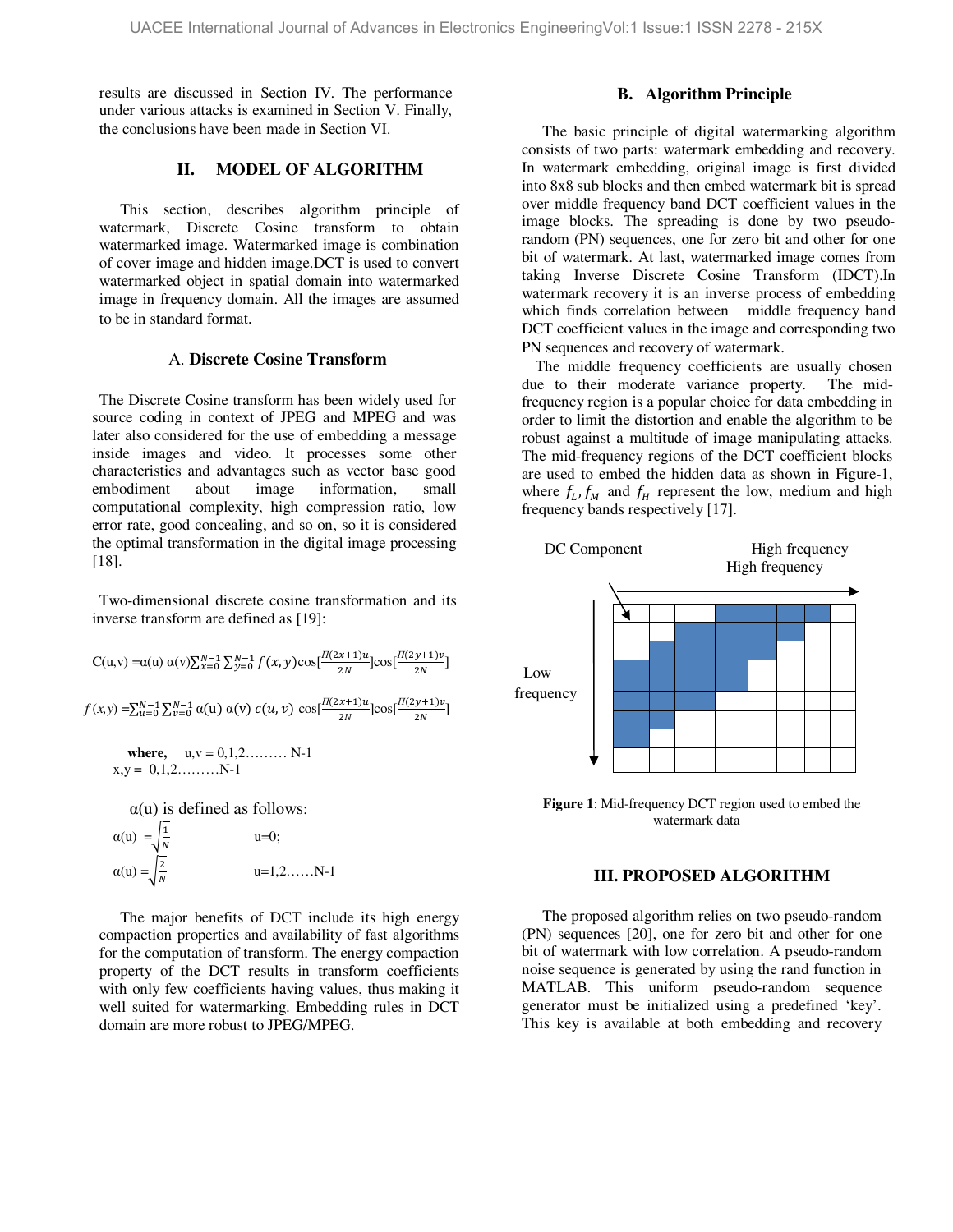locations and it can be communicated through secure channel prior to sending watermark image over open channel. The proposed algorithm is a combination of spread spectrum watermarking and transform domain watermarking techniques. Use of spread spectrum entails robustness and it combination with DCT domain increases the robustness of this algorithm. The proposed algorithm must provide robustness against a variety of image manipulation attacks.

#### **A. Watermark Embedding**

This paper presents an algorithm of digital watermark embedding in the middle frequency band. Instead of using n PN sequences as in [3] here only two PN sequences are used. Fig 2. Illustrates the watermark embedding process. The algorithmic steps are discussed below:

**1.** Read Cover image and n-bit watermark signal.

**2**. Generate two PN sequences of length 22 (for 22 mid-band DCT coefficients) using a secret key to reset the random number generator, one for 'zero' and other for 'one' bit.

**3**. Transform the original image using 8x8 block 2D-DCT.

**4**. Hide the  $i^{th}$  watermark bit, modulate the  $i^{th}$ DCT block of the host using Equation-1for a '0' or a '1' bit. For M*i*=1 to n

$$
I_W(u,v) = \begin{cases} I(u,v) + \alpha^* W_i(u,v), & \text{if } u, v \in f_M \\ I(u,v), & \text{if } u, v \notin f_M \end{cases}
$$
 (1)

Where,  $f_M$  Are the mid-band coefficient.  $\alpha$  is the gain factor (in present simulation  $\alpha = 9$ ) used to specify the strength of the embedded data;  $W_i$  is the appropriate pseudo random noise sequence, based on the  $i^{th}$  watermark bit;  $I(u, v)$  represents the 8x8 DCT block of the original image  $J_w(u, v)$  represents the corresponding watermarked DCT block.

**5.** To take Inverse transform each of the Watermarked DCT blocks,  $I_W(u, v)$ , using 8x8 blocks inverse 2D-DCT to get the final Watermarked image  $I_W(x, y)$ .



**Figure** 2. Watermark Embedding

#### **B. Watermark Recovery**

The watermark recovery procedure is based on correlation between the middle frequency band DCT coefficients of the image and corresponding PN sequences [3]. Watermark recovery is the inverse process of the embedding. The steps involved in recovery are listed below:

**1.** Read watermarked image.

**2.** Generate two pseudo-random (PN) sequences of length 22 (for 22 mid-band DCT coefficients) after resetting the random number generator using the same secret key as the encoder one for '0' and other for '1'.

**3.**Transform the watermarked image using 8x8 block 2D-DCT.

**4.**Extract the middle band coefficients which have recorded the location, determine the watermark information.

**5.**For M*i*=1 to *n*

 Calculate the correlation between the mid-band coefficients of  $i^{th}$  block and  $i^{th}$  PN-sequences.

**6.** Extract the  $j^{th}$  watermark bit,  $b_j$ , using the following expression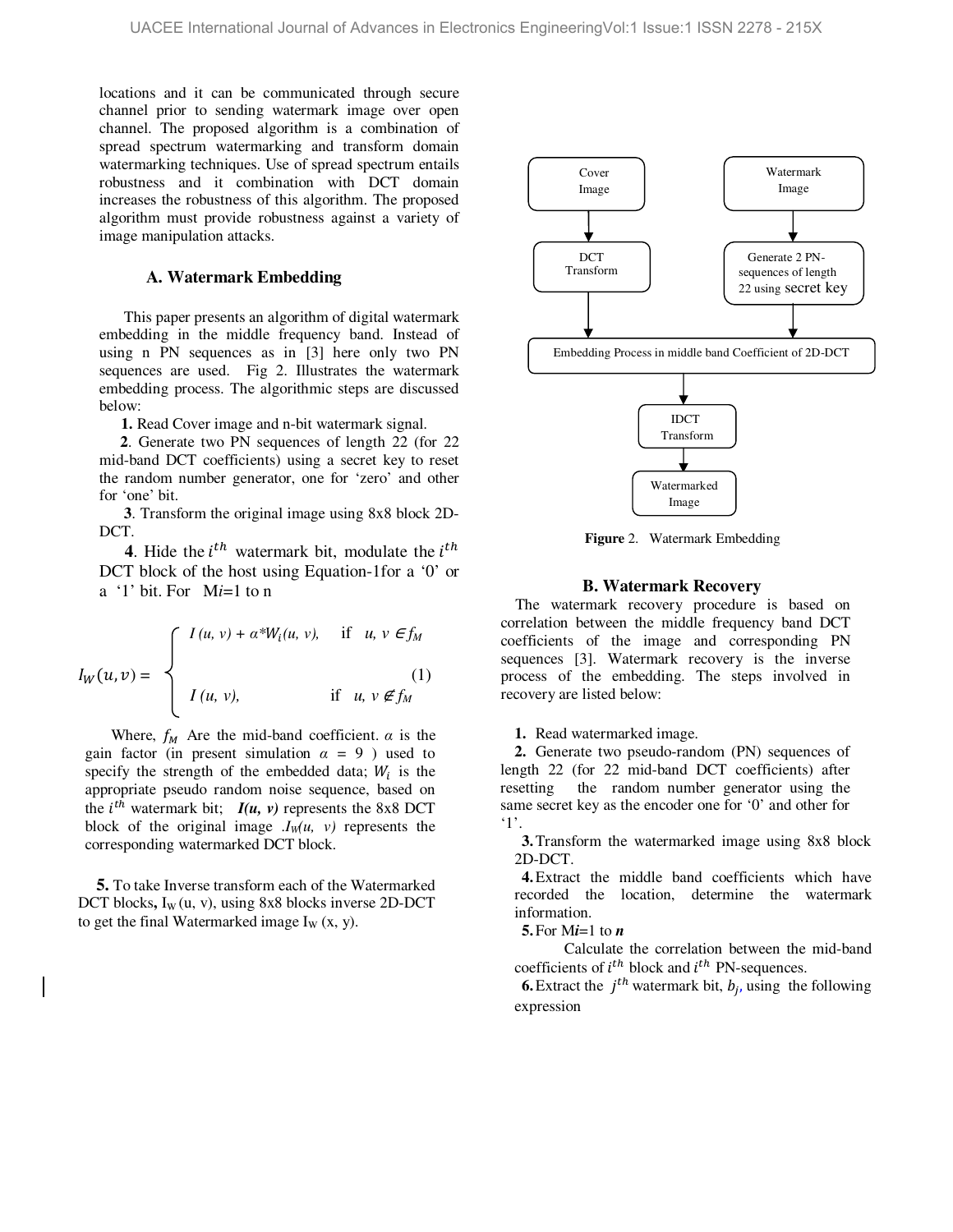## watermark sizes and images.

| Peak Signal to Noise Ratio |              |
|----------------------------|--------------|
| (PSNR)                     | 37.29        |
| Bit Error Rate (BER)       |              |
|                            | 0.0178       |
| Processing Time for        |              |
| Embedding                  | 12.95        |
|                            | Sec          |
| Processing Time for        |              |
| Extraction                 | 15.14        |
|                            | $S_{\rm PC}$ |

**Table 1.** Performance metrics of watermarking algorithm without attacks





Original Watermark Recovered Watermark

 **Figure 4**. Original and Recovered watermarks without attacks

**Figure** 3. Watermark Recovery

Calculate Correlation between middle band of  $i^{th}$  block and  $i^{th}$  PN Sequence

Recovered Watermark

0, if  $corr(0) > corr(1)$  $\left\{ b_j = (2) \right\}$ 

Where **c**orr (0) i**s** the correlation between extracted coefficient of  $j<sup>th</sup>$  block and PN sequence generated for bit '0'. corr (1) is the correlation between extracted coefficient of  $j<sup>th</sup>$  block and PN sequence

> Generate 2 PN-sequences of length 22 using same key

as encoder

1, if corr  $(1) > \text{corr}(0)$ 

generated for bit '1'.

Watermarked Image

DCT Transform

Extract middle band DCT Coefficient

## **IV. EXPERIMENTS AND RESULTS**

The proposed watermarking algorithm is tested with the 512x512 gray Scale Lena image, tests with other images yield similar results. The watermark as shown in figure 4 is used in simulation. The Watermark is binary logo of size (55x52) which is converted into a row vector of size 2860x1 as the watermarking signal, these watermark bits are embedded into the middle band DCT Coefficient of cover image. Performance metrics of watermarking algorithm such as PSNR, BER are computed with and without attacks. The PSNR of watermarking algorithm is reasonable high and the artifacts introduced by watermark embedding are almost invisible. Experimental results without attacks i.e. original image, watermarked image, original and recovered watermarks are shown in Table 1, Figure 4 and 5. Table 2 shows PSNR value for different





512 x 512 original image512x512 Watermarked image

 **Figure 5.** Original and watermarked image without attacks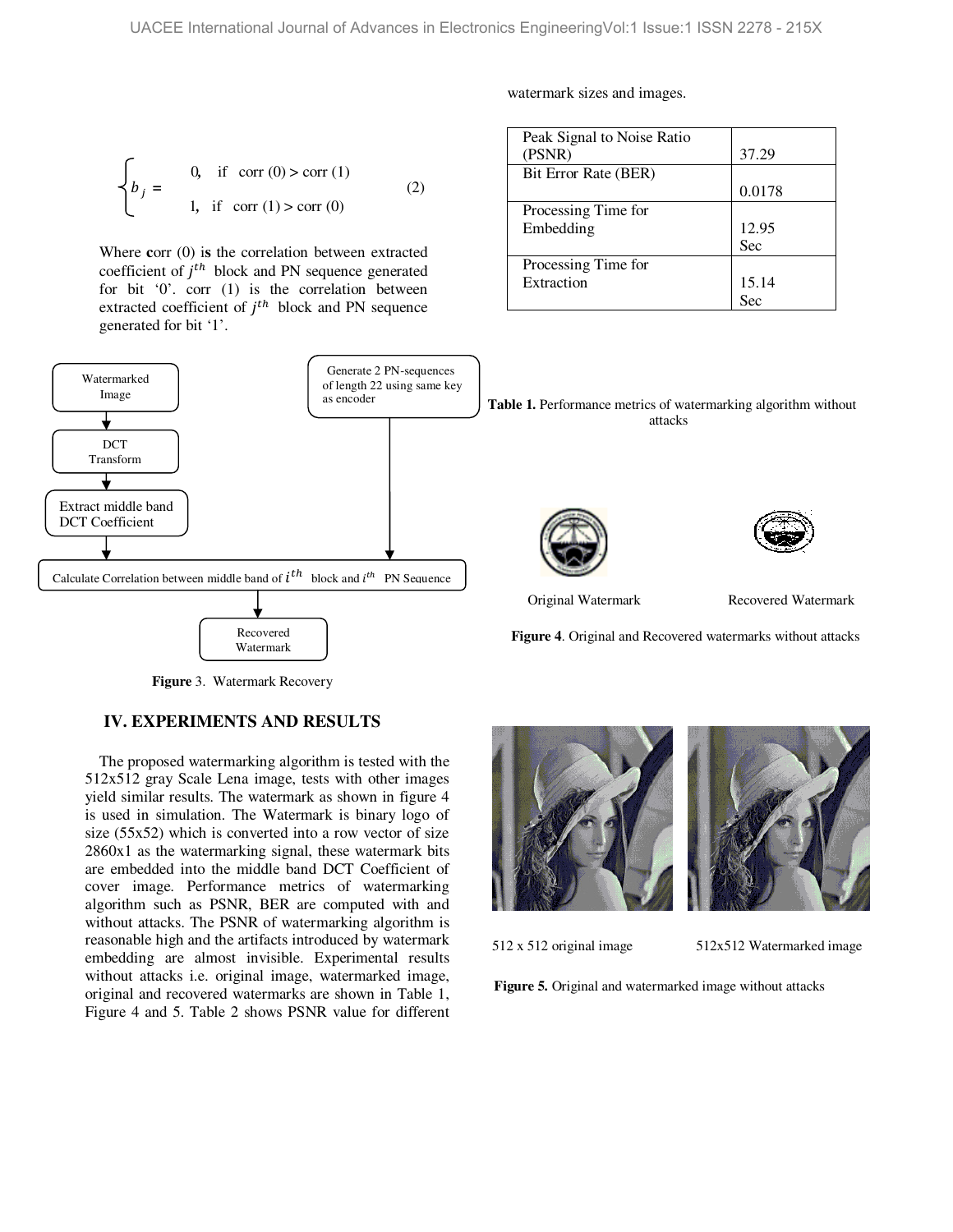

 **(a) Original image** 



#### **(b) Watermarked image**

**Figure 6**. Histogram of (a) Original image and (b) Watermarked image

Figure 6 shows that there are few pixels having different intensity level of watermarked image as compared to original image due to insertion of watermark.

| Images | 55x52   | 64x61   | 64x17   | 96x27   |
|--------|---------|---------|---------|---------|
| Lena   | 37.2962 | 37.0212 | 37.8894 | 37.7054 |
| Girl   | 37.2961 | 37.0212 | 37.8894 | 37.7052 |
| Tank   | 37 2960 | 37.0212 | 37.8894 | 37 7052 |

 **Table 2**. PSNR value for different watermark sizes and images

# **V. PERFORMANCE UNDER VARIOUS ATTACKS**

 **A. JPEG Compression**: JPEG is important standard for still image compression, so compressed watermarked image at various levels of quality factors and BER is calculated by subjecting the watermarked image to JPEG compression with quality factor 100,80 and 50 to test robustness of the proposed algorithm shown in Table 3.

| Quality     | Lena       | Girl       | Tank       |
|-------------|------------|------------|------------|
| factor for  |            |            |            |
| <b>JPEG</b> | <b>BER</b> | <b>BER</b> | <b>BER</b> |
| compression |            |            |            |
| $(O-100)$   | 0.0371     | 0.0381     | 0.0357     |
| $(O-80)$    | 0.0290     | 0.0248     | 0.0259     |
| $(O-50)$    | 0.0213     | 0.0161     | 0.0171     |

**Table 3.**BER value under JPEG Compression with different Quality factor

 **B. Low-pass Filtering**: Gaussian low-pass filtering used as another kind of attack.The obtained result in Table 4 shown BER is increasing as gaussian variance  $(\sigma)$ increases.

| Gaussian            | Lena       | Girl       | Tank       |
|---------------------|------------|------------|------------|
| wariance $(\sigma)$ | <b>BER</b> | <b>BER</b> | <b>BER</b> |
| 0.5                 | 0.0612     | 0.0556     | 0.0654     |
| 1.0                 | 0.0923     | 0.0836     | 0.1049     |
| 1.2                 | 0.1133     | 0.1133     | 0.1304     |
| 1.5                 | 0.1552     | 0.1811     | 0.1969     |
| 2.0                 | 0.2885     | 0.3283     | 0.3290     |
|                     |            |            |            |

**Table4**. BER of retrival watermark for a low pass filtring with different gaussian variance  $(\sigma)$ 

**C. Addition of Noise**: Adding Salt Pepper noise and Gaussian noise to the watermarked image and by varying noise density in case of salt Pepper noise and variance in case of Gaussian noise.The obtained results show BER is increasing as noise density increases.In case of Gaussian noise BER is increasing as variance increases.The obtained results are tabulated in Table 5 and 6.